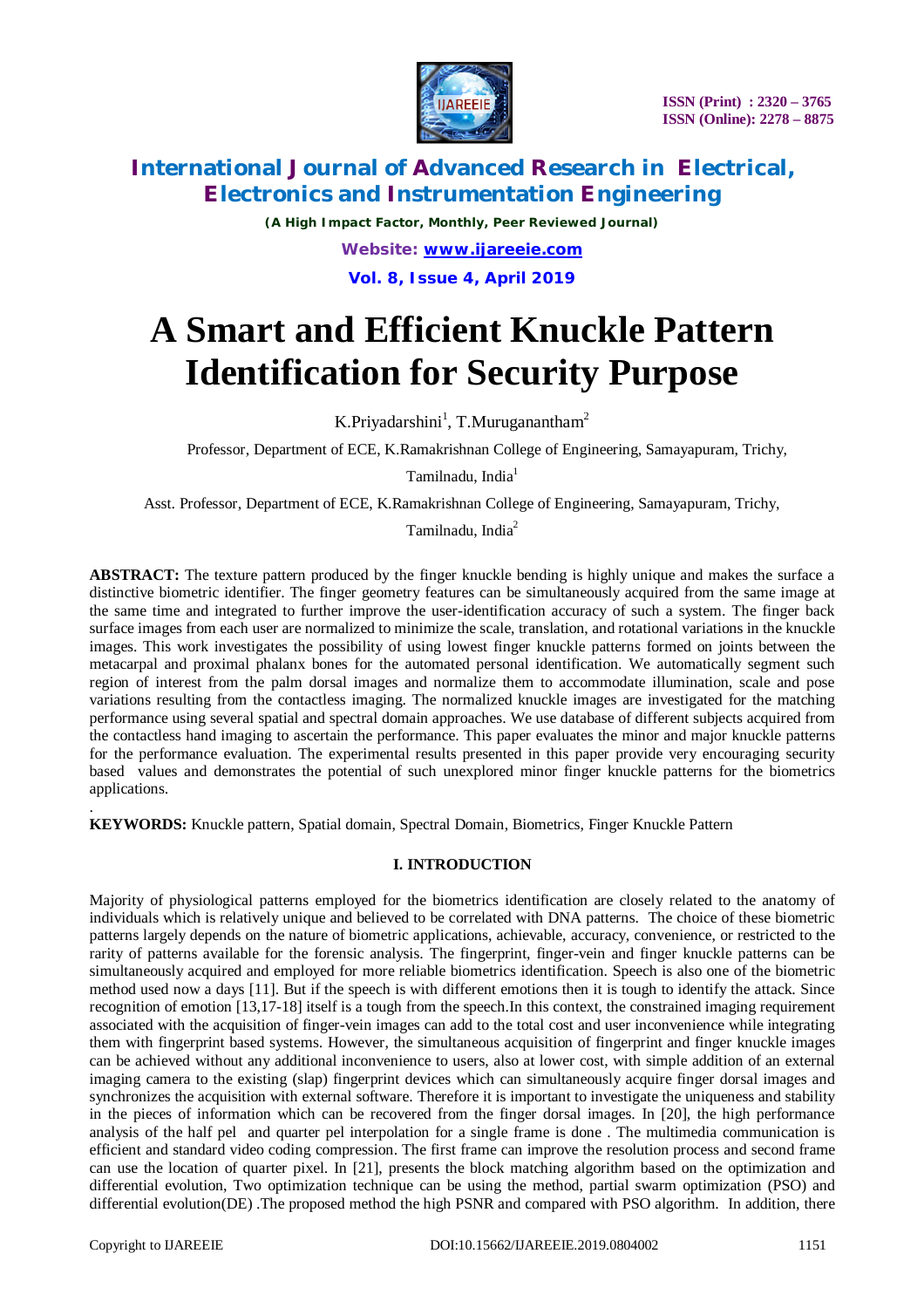

*(A High Impact Factor, Monthly, Peer Reviewed Journal)*

## *Website: [www.ijareeie.com](http://www.ijareeie.com)* **Vol. 8, Issue 4, April 2019**

are varieties of recorded forensic images in which only the finger dorsal patterns are available to establish the identity of a suspect. Automated or forensic identification of knuckle.

 Forensic identification is the task of determining whether or not observed evidence arose from a known source. It is useful to associate probabilities with identification/exclusion opinions, either for presentation in court or to evaluate the discriminative power of a given set of attributes. At present, in most forensic domains outside of DNA evidence, it is not possible to make such a statement since the necessary probability distributions cannot be computed with reasonable accuracy, although the probabilistic approach itself is well-understood. In principle, it involves determining a likelihood ratio  $(LR)[16]$  – the ratio of the joint probability of the evidence and source under the identification hypothesis (that the evidence came from the source) and under the exclusion hypothesis (that the evidence did not arise from the source). Evaluating the joint probability is computationally intractable when the number of variables is even moderately large. It is also statistically infeasible since the number of parameters to be determined from the data is exponential with the number of variables. We generalize this approach to more complex data such as vectors and graphs, which makes LR estimation computationally tractable [9,12]. In paper [22] A modified UMHexagonS algorithm is employed in which search size of diamond is increased and a search pattern is skipped off and the experimental results of the algorithm employs improved PSNR with just a minimum bit rate increase with the

maintenance of the image quality .[23] A real-time uncompressed video diffusion system, where Unequal bit Allocation (UBA) approach are adopted end-to-end.

#### **II. METHODOLOGY**

The key objective of our work is to investigate the possibility of using finger knuckle patterns, formed between proximal and the metacarpal phalanx bones (metacar-pophalangeal joints) of the fingers, for automated human identification. It may be noted that prior work available in the literature has investigated the finger knuckle patterns formed on finger dorsal surface joining middle phalanx and proximal phalanx bones (PIP joints), However in the best of our knowledge there has not been any study to ascertain the possibility of exploiting knuckle patterns formed between metacarpal and the proximal phalanx bones of fingers for the automated biometric identification. In this work , we refer such knuckle patterns as the second minor finger knuckle patterns to distinguish with the first minor knuckle patterns formed on DIP joints.

#### **III. KEY FEATURES OF THE SYSTEM**

#### **DATABASE CREATION**

 In order to assess the proposed FKP recognition, an FKP database is to be recognized by collecting finger back images of various persons. The FKP images are collected from 5 persons. Four images, left index finger, the left middle finger, the right index finger and the right middle finger are taken for each person. Therefore 20 images are collected. The features of composed FKP images are extracted by using feature extraction method described in above section. These features are trained in neural network. The trained data for each person are saved by specific name. Image processing is the name for operation on image, which aims to look up the image by suppressing the undesired distortion or by enhancing some image feature for further processing. By the process of edge detection the greyscaled images are changed into edges. Many techniques are available for detecting the changes in horizontal direction. Then the changes in vertical direction can be found by testing mix up.

#### **IV. SYSTEM SETUP**

The key objective of our work is to investigate the possibility of using finger knuckle patterns, formed between proximal and the metacarpal phalanx bones (metacar-pophalangeal joints) of the fingers, for automated human identification. It may be noted that prior work available in the literature has investigated the finger knuckle patterns formed on finger dorsal surface joining middle phalanx and proximal phalanx bones (PIP joints), However in the best of our knowledge there has not been any study to ascertain the possibility of exploiting knuckle patterns formed between metacarpal and the proximal phalanx bones of fingers for the automated biometric identification. In this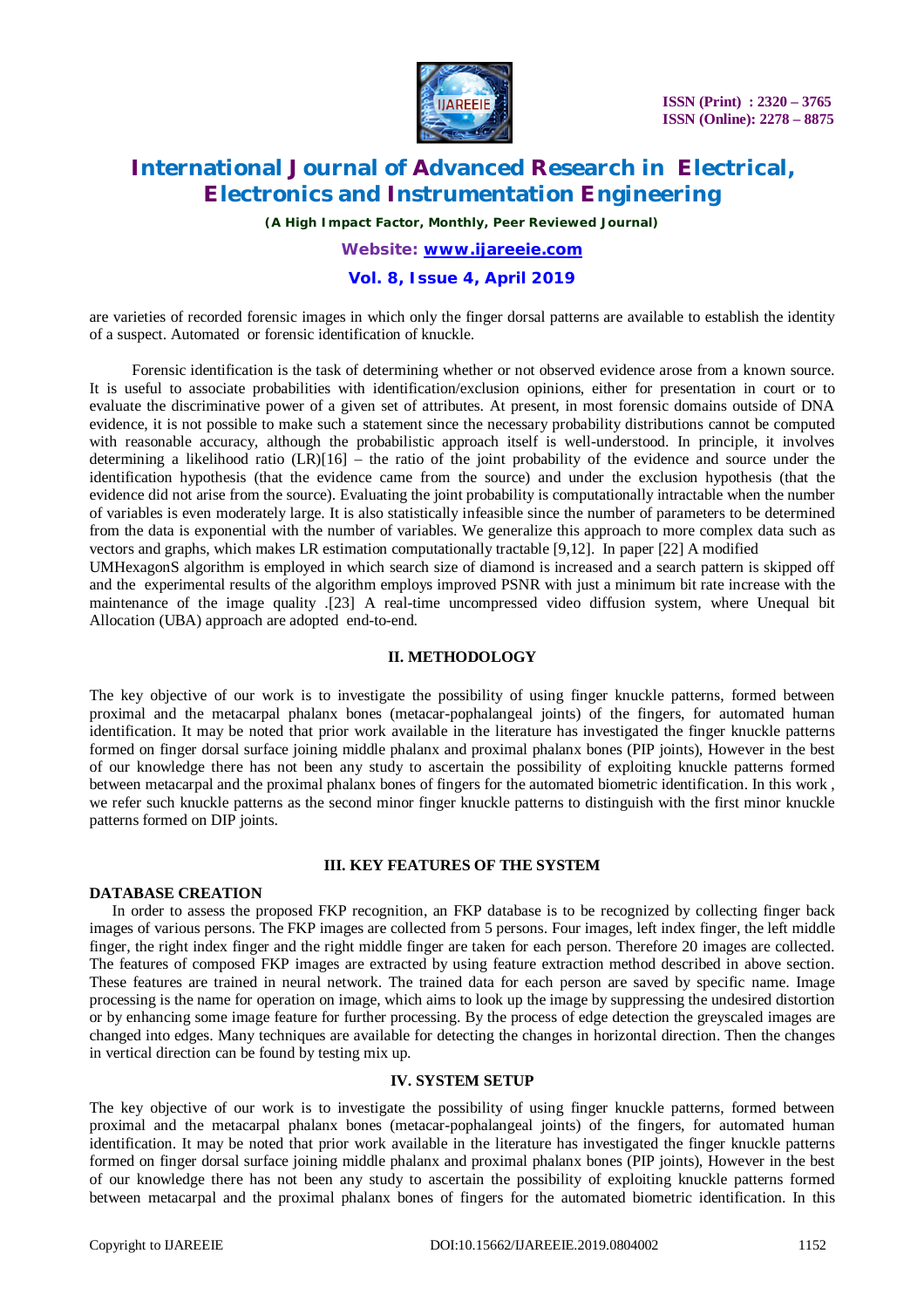

*(A High Impact Factor, Monthly, Peer Reviewed Journal)*

## *Website: [www.ijareeie.com](http://www.ijareeie.com)*

#### **Vol. 8, Issue 4, April 2019**

proposed system, we refer such knuckle patterns as the second minor finger knuckle patterns to distinguish with the first minor knuckle pat-terns formed on DIP joints. A neural network is a computing model whose layered structure resembles the networked structure of neurons in the brain, with layers of connected nodes. A neural network can learn from data—so it can be trained to recognize patterns, classify data, and forecast future events. A neural network breaks down your input into layers of abstraction. It can be trained over many examples to recognize patterns in speech or images, for example, just as the human brain does. Its behaviour is defined by the way its individual elements are connected and by the strength, or weights, of those connections. These weights are automatically adjusted during training according to a specified learning rule until the neural network performs the desired task correctly.

#### A. BLOCK DIAGRAM



#### Fig 1 Block Diagram

Fig.1 shows the overall block diagram of the proposed system. Usually the images that are obtained during image acquisition may not be suitable straight for identification and classification purposes because of certain factors, such as noise, lighting variations, climatic conditions, poor resolutions of an images, unwanted background etc. The backside of finger is to be acquired using web cam or smart phone or digital camera. An acquisition system has been developed for the collection of finger-back images. A very userfriendly imaging system is constructed. This imaging system uses a web camera focused against a white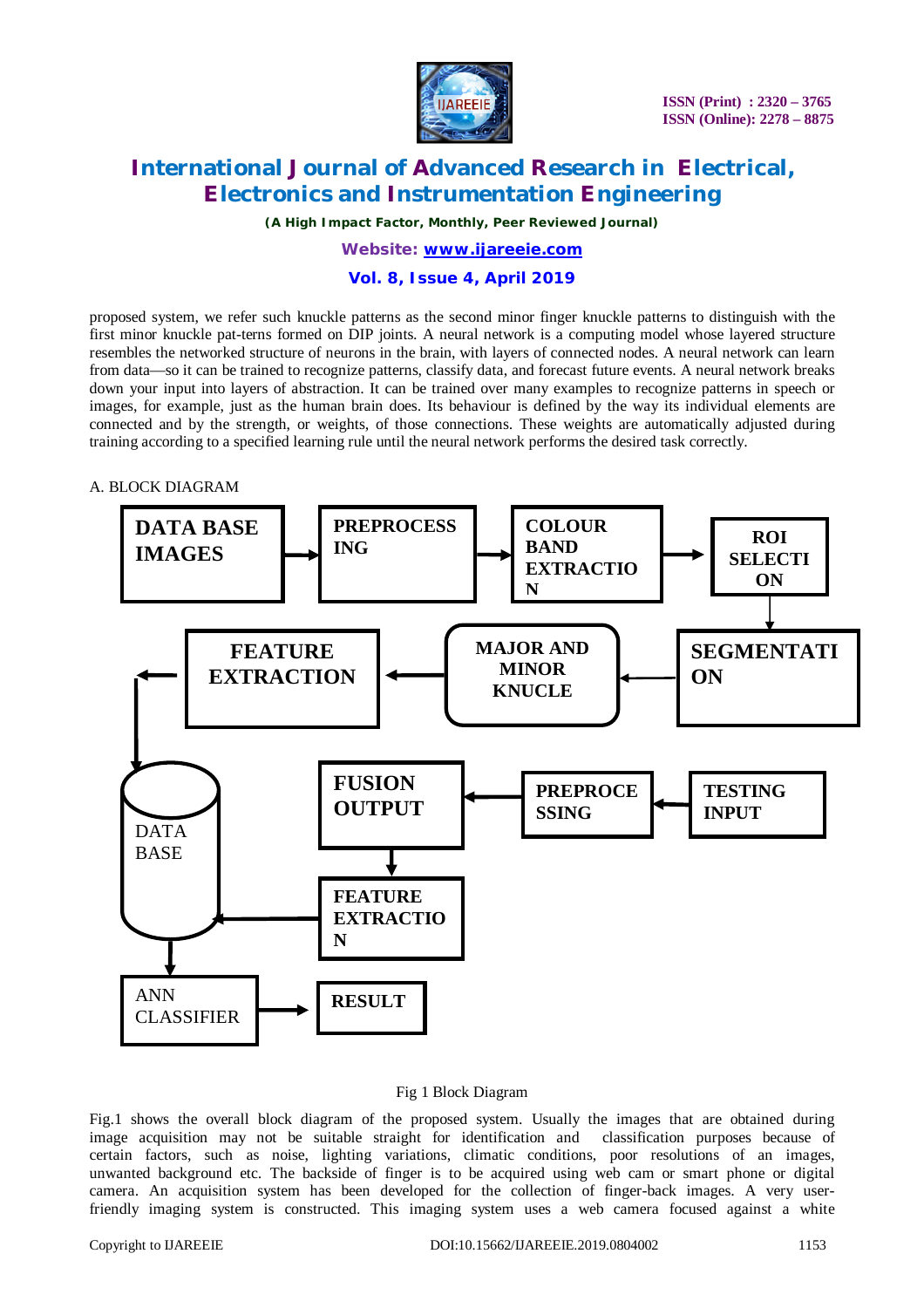

*(A High Impact Factor, Monthly, Peer Reviewed Journal)*

## *Website: [www.ijareeie.com](http://www.ijareeie.com)* **Vol. 8, Issue 4, April 2019**

background under uniform illumination. The camera has been set and fixed at a suitable distance from the imaging surface. Each of these images requires localization of region of interest for the feature extraction. The region of interest is the region having maximum knuckle creases. An ROI can be cropped from the original image for reliable feature. This section proposes an efficient finger-knuckle print ROI extraction technique. The prime objective of any ROI extraction technique is to segment same region of interest consistently from all images. The central knuckle point as can be used to segment any finger-knuckle-print consistently. Since finger-knuckle-print is aligned horizontally, one can now easily extract the central region of interest from any finger-knuckle-print that contains rich and discriminative texture using this point. The proposed ROI extraction algorithm performs in three steps; detection of knuckle area, central knuckle-line and central knuckle-point defined as follows. The central knuckle line is defined as that column of the image with respect to which the knuckle can be considered as symmetric as observed from This line is used to extract the finger-knuckle print ROI. A very specific and symmetric texture is observed around the central knuckle line which is used for its detection. To perceive such a specific texture, a knuckle filter is created by modifying the conventional gabor filter which is defined.

The K means algorithm is a clustering algorithm developed by Dunn, and later on improved by Bezdek. It is useful when the required numbers of clusters are pre-determined; thus, the algorithm tries to put each of the data points to one of the clusters. What makes FCM different is that it does not decide the absolute membership of a data point to a given cluster; instead, it calculates the likelihood (the degree of membership) that a data point will belong to that cluster. Hence, depending on the accuracy of the clustering that is required in practice, appropriate tolerance measures can be put in place. Since the absolute membership is not calculated, it can be extremely fast because the number of iterations required to achieve a specific clustering exercise corresponds to the required accuracy. Color space represents the color in the form of intensity value. We can specify, visualize and create the color by using color space method. There are different color feature extraction methods. Color feature extraction methods: a. Histogram Intersection Method: Histogram Intersection (HI) considers global color Features. The color histograms X and Y with k bins for each, HI is defined as, In Histogram Intersection method, the number of bins makes impact on performance. The large no of bins represent the image in very complex manner it increases the computational complexity.

# **V. MODULES OF IMAGES**



Fig.2 Various Input Knuckle Images

Fig.2 shows the various input images of knuckles used for processing. Here , in the proposed work we have executed the analysis with the saved knuckle databases.

.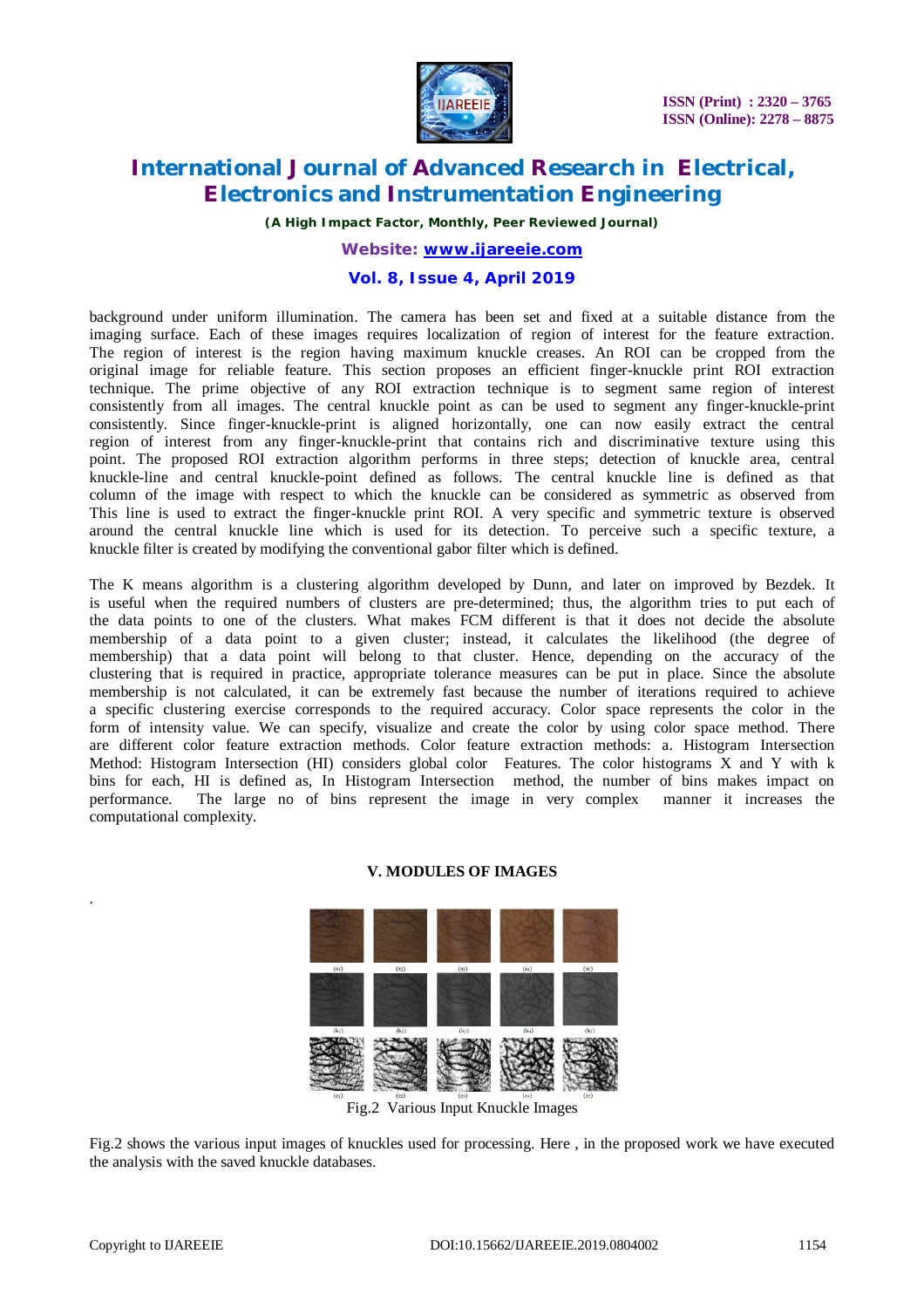

*(A High Impact Factor, Monthly, Peer Reviewed Journal) Website: [www.ijareeie.com](http://www.ijareeie.com)*

**Vol. 8, Issue 4, April 2019**

#### **VI. RESULT AND CONCLUSION**



Fig 3 Implemented module histogram result

| <b>Ba</b> Figure 4<br>$\sim$ $\sim$ $\sim$ $\sim$<br>Eile Edit View Insert Tools Desktop Window Help ><br>マーアル じめた トーロ<br>$\sim$ a a $\sim$ $\sim$<br>$\rightarrow$ | B Face)<br>1889999408898      | <b>D</b> Figure 7<br>$  \sqrt{x}$<br>View Insert Tools Desktop Window Help<br>File<br>Edit<br>1853   R   R R & O Q X -   Q   B   B   B   B<br><b>Correlated Database Images</b> |
|---------------------------------------------------------------------------------------------------------------------------------------------------------------------|-------------------------------|---------------------------------------------------------------------------------------------------------------------------------------------------------------------------------|
| Fig.4 Input Knuckle Image                                                                                                                                           | Fig.5 Segmented knuckle Image | Fig.6 Binary Knuckle Image                                                                                                                                                      |

 Fig.3 and Fig.4. shows the combination of various knuckle images processed with their histogram specifications. Because of some random noise and imperfect placement in image capture, it is necessary to remove the noise and correct the skewed image before ROI extraction. Image pre-processing can reduce the complexity of subsequent image processing. De-noising is necessary for processing and based on the above consideration , we choose a suitable filter, which can de-noise effectively and meanwhile respect the sharpness of the original images. Gaussian filter not only effectively denoise the salt-and-pepper noise, but also preserves the edge details in image deblurring. In 2-D, an isotropic (i.e. circularly symmetric) Gaussian has the form in to remove the noise as a linear filter. The correction process is expected to enhance the precision of center point of FKP and hence to improve the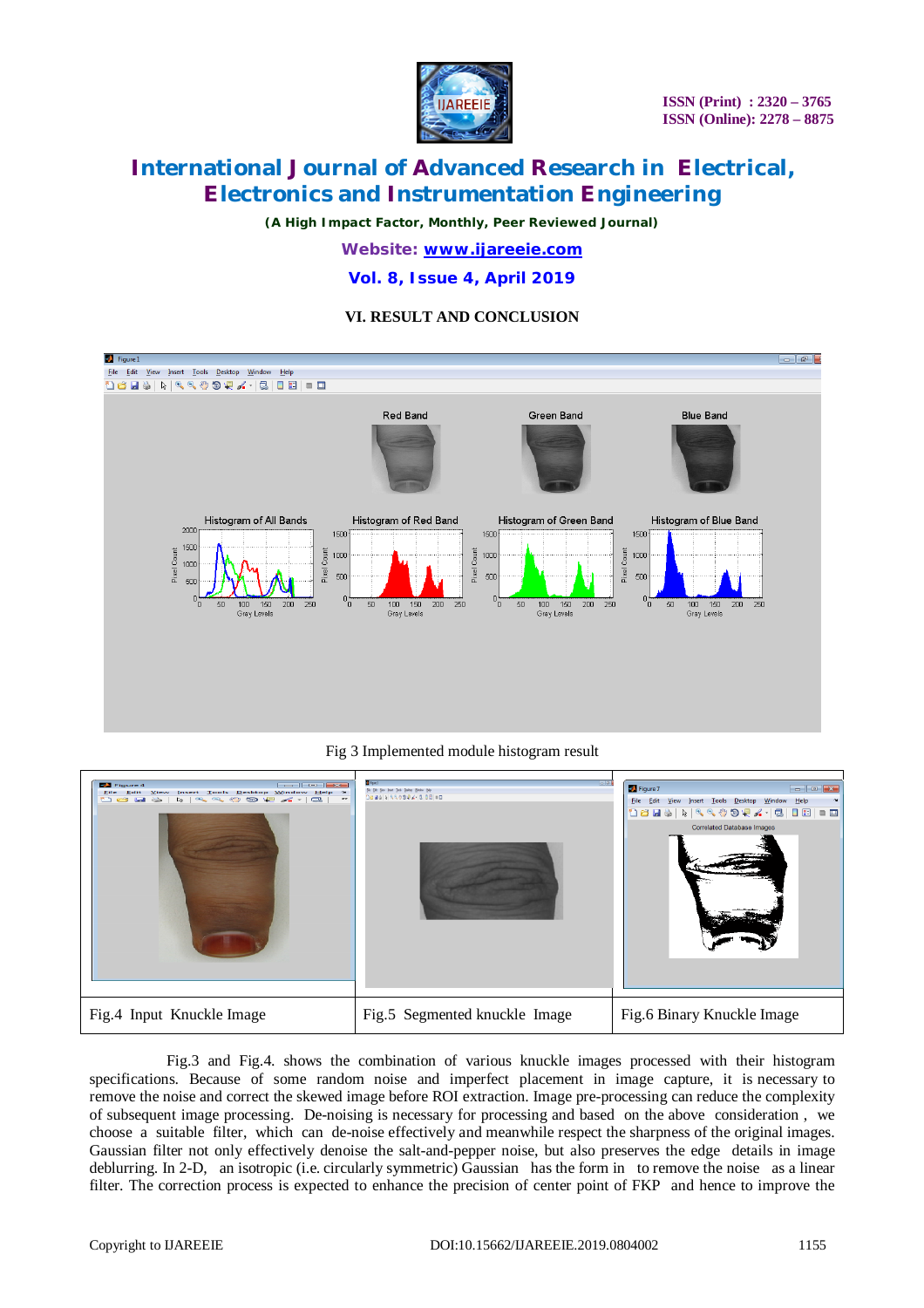

*(A High Impact Factor, Monthly, Peer Reviewed Journal)*

## *Website: [www.ijareeie.com](http://www.ijareeie.com)*

#### **Vol. 8, Issue 4, April 2019**

accuracy of ROI extraction.Fig.5 shows the segmented knuckle image pattern and Fig.6. shows the binary form of knuckle image.

After the pre-processing, we have eliminated random noise and corrected the skewed image in the horizontal direction which is followed by the detection of the center point. From the FKP images, we could find that the brightest area is related to the center point. The ROI extraction method is based on the assertion that the center of the brightest area is the center point of FKP. However, this assertion is not accurate in some conditions, especially when the image skews in the vertical direction, Thus, we propose two-stage center point detection method, which could deal with the skewed images in the vertical direction. The method has two stages to detect the center point Stage I, we will detect the brightest area in FKP images and roughly regard the center of the area as the initial center point; in Stage II, we will relocate the center point according to the angle of the finger skewed in order to pinpoint the precise position. ROI extracted is the extracted output stored colour map stored in output.

 Our results demonstrated that the combination of finger knuckle patterns provides better efficient and accurate matching performance results. The results presented from these set of experiments can be considered preliminary, indicating great potential for this region to serve as biometric, and require further work to achieve more accurate performance. This work has investigated the possibility of using second minor finger knuckle image for the personal identification. The approach described in this proposed system is completely automated and uses contactless imaging which is expected to produce/accommodate large variations in images. We also investigated a computationally simpler method of matching such knuckle patterns using local features and achieved out performing results

#### **REFERENCES**

[1]Y. Tang and N. Srihari, "Likelihood ratio estimation in forensic identification using similarity and rarity," Pattern Recognition, vol. 47, no. 3, pp. 945-958, Mar. 2014.

[2] A. Kumar and Ch. Ravikanth, "Personal authentication using finger knuckle surface", IEEE Trans. Info. Forensics & Security, vol. 4, no. 1, pp. 98-110, Mar. 2009.

[3] AADHAR -Communicating to a billion, Unique Identification Authority of India, An Awareness and Communication Report, ACSAC,[http://uidai.gov.in/UID\\_PDF/Front\\_Page\\_Articles/Events/AADHAAR\\_PDF.pdf.](http://uidai.gov.in/UID_PDF/Front_Page_Articles/Events/AADHAAR_PDF.pdf.)

[4] A. Kumar and Y. Zhou, "Human identification using finger images,"IEEE Trans. Image Processing, vol. 21, pp. 2228-2244, April 2012.

[5] S. Ribaric and I. Fratric, "A Biometric identification system based on eigen palm and eigen finger Features", IEEE Trans. Pat-tern Anal. Mach. Intell., vol. 27, no. 11, Nov. 2005.

[6] A. Kumar and Y. Zhou, "Human identification using knuckle- codes," Proc. 3rd Intl. Conf. Biometrics, Theory and Applications, Washington D. C., BTAS'09, pp. 147-152, Sep. 2009.

[7] K. Sricharan, A. Reddy and A. G. Ramakrishnan, "Knuckle based hand correlation for user verification," Proc. SPIEvol.6202, Biometric Technology for Human Identification III, P. J. Flynn, S. Pankanti (Eds.), 2006.

[8] M. Choraś and RafałKozik,"Contactless palm print and knuck-le biometrics for mobile devices," Pattern Analysis & Applications, vol. 1, no. 15, 2012.

[9] Jeyalakshmi, C Revathi, A 'Efficient Speech Recognition System for Hearing Impaired Children in Classical Tamil Language' International Journal of Biomedical Engineering and Technology (IJBET), vol.16(1), 84-100, 2018.

[10] Revathi, A Jeyalakshmi, **C** "Robust Speech Recognition in Noisy Environment using Perceptual Features and Adaptive Filters", Proceedings of 'International Conference on Communication and Electronics Systems (ICCES 2017), pp.692-696, 2018.

[11].Revathi AJeyalakshmi, C Thenmozhi, K "Person authentication using speech as a biometric against play back attacks", Multimedia tools and applications, 2018.

[12]. Revathi, A Jeyalakshmi, C 2017, 'A challenging task in recognizing the speech of the hearing impaired using normal hearing models in classical Tamil language', Journal of Engineering research, vol.5 no.2, pp.110-128, June2017.

[13]. Revathi, A Jeyalakshmi, C Karthick M 'Speaker Independent Emotion recognition using Combined Feature and Spectral Analysis'International journalof control theory and applications, Vol.10(6), pp 483-492, 2017.

[14].Revathi, A, Jeyalakshmi, C, Muruganantham, T "Perceptual Features based Rapid and Robust Language Identification System for Various Indian Classical Languages", In: Hemanth D., Smys S. (eds) Computational Vision and Bio Inspired Computing. Springer Lecture Notes in Computational Vision and Biomechanics book series (LNCVB), vol. 28, pp.291-305, 2018.

[15]. Revathi, A Jeyalakshmi, C "Comparative Analysis on the Use of Features and Models for validating Language Identification System", Proceedings of International Conference on Inventive Computing and Informatics (ICICI 2017), pp.693-698, Nov.2017.

[16].Karthick, M Muruganantham, T Jeyalakshmi, C Revathi, A 'A high performance HTK based language identification system for various Indian classical languages' Pakistan journal of Bio-technology, Vol.14(1), pp 77-81, 2017.

[17].Jeyalakshmi, C Murugeswari, B Karthick, M 'Recognition of Emotions in Berlin speech: A HTK based approach for speaker and Text independent emotion recognition' Pakistan journal of Bio-technology, Vol.14(1), pp 63-69,2017.

[18]. Revathi A Jeyalakshmi, C 2018, "Emotions recognition: different sets of features and models",International Journal of Speech Technology,Springer,<https://doi.org/10.1007/s10772-018-9533-6.>